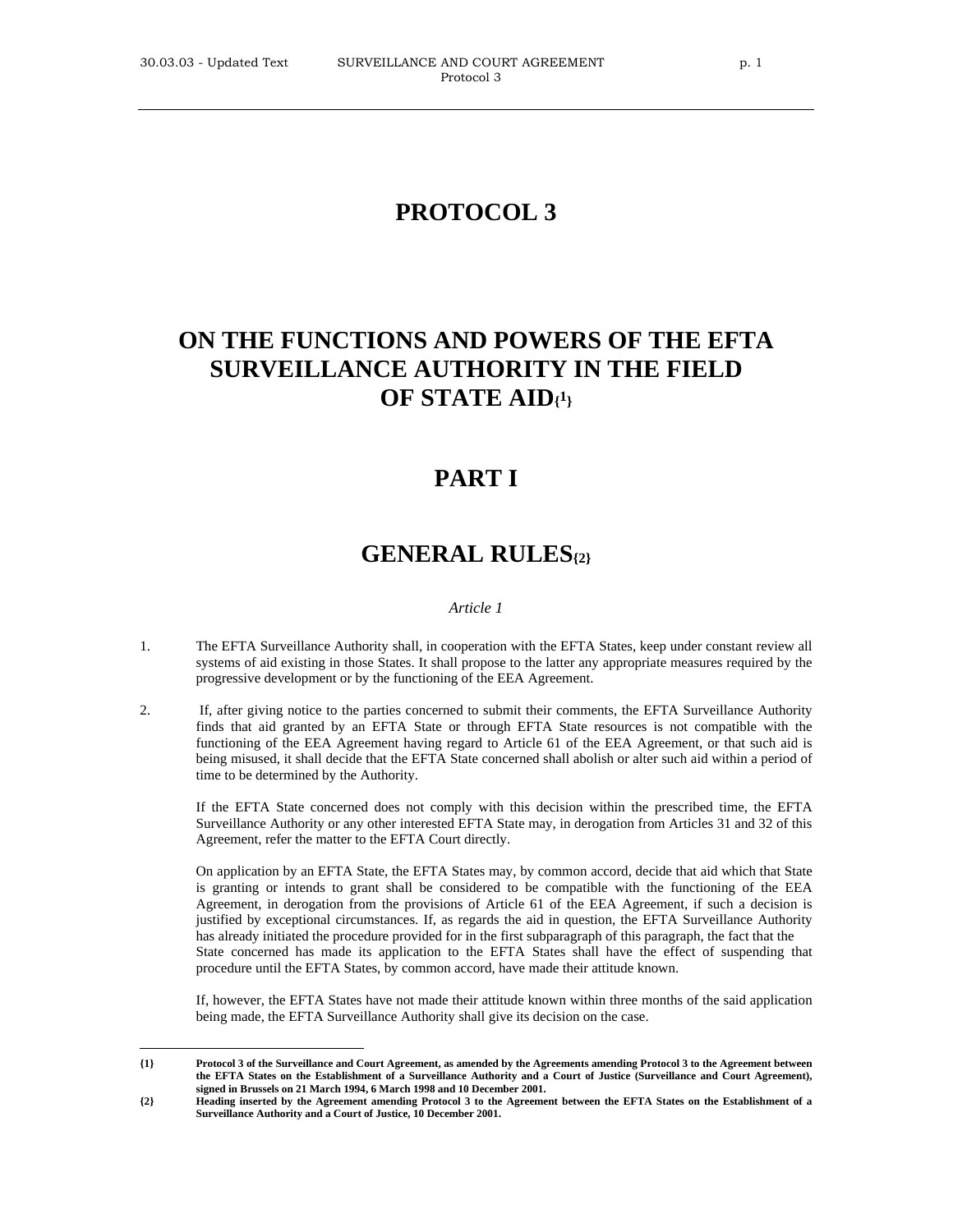3. The EFTA Surveillance Authority shall be informed, in sufficient time to enable it to submit its comments, of any plans to grant or alter aid. If it considers that any such plan is not compatible with the functioning of the EEA Agreement having regard to Article 61 of the EEA Agreement, it shall without delay initiate the procedure provided for in paragraph 2. The State concerned shall not put its proposed measures into effect until this procedure has resulted in a final decision.

## *Article 2{[3](#page-1-0)}*

Without prejudice to special procedural rules laid down in this Protocol and in the EEA Agreement for certain sectors, the implementing provisions referred to in Part II of this Protocol shall apply to aid in all sectors.

<span id="page-1-0"></span>**<sup>{3}</sup> Article 2 inserted by the Agreement amending Protocol 3 to the Agreement between the EFTA States on the Establishment of a Surveillance Authority and a Court of Justice, 10 December 2001**.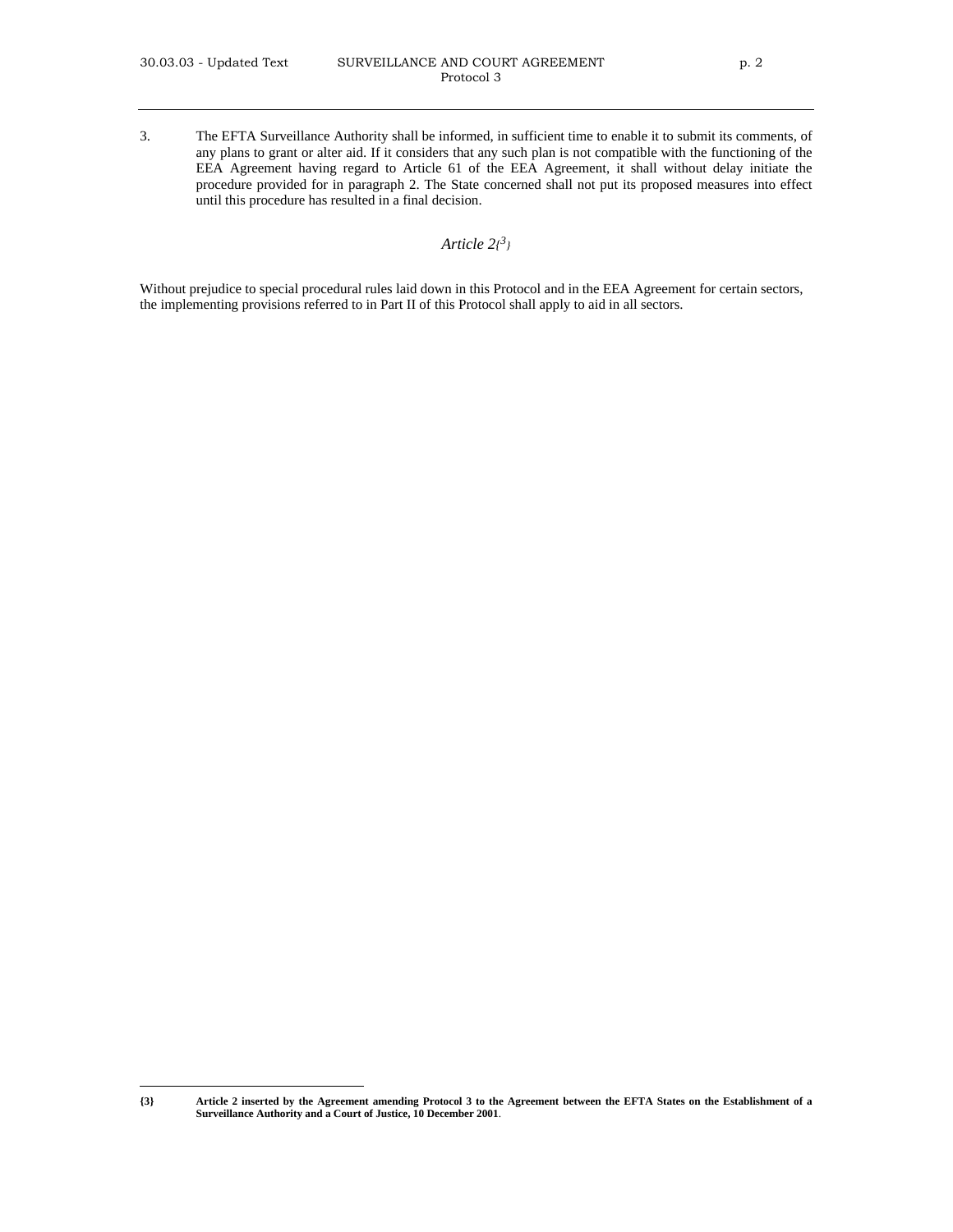# **PART II{[4}](#page-2-0)**

## **IMPLEMENTING PROVISIONS**

# **CHAPTER I PROCEDURAL RULES FOR THE IMPLEMENTATION OF ARTICLE 1 IN PART I**

## **SECTION I**

## **GENERAL**

## *Article 1*

## **Definitions**

For the purpose of this Chapter:

- (a) 'aid' shall mean any measure fulfilling all the criteria laid down in Article  $61(1)$  of the EEA Agreement;
- (b) 'existing aid' shall mean:
	- (i) all aid which existed prior to the entry into force of the EEA Agreement in the respective EFTA States, that is to say, aid schemes and individual aid which were put into effect before, and are still applicable after, the entry into force of the EEA Agreement;
	- (ii) authorised aid, that is to say, aid schemes and individual aid which have been authorised by the EFTA Surveillance Authority or, by common accord as laid down in Part I, Article 1 (2) subparagraph 3, by the EFTA States.
	- (iii) aid which is deemed to have been authorised pursuant to Article 4(6) of this Chapter or prior to this Chapter but in accordance with this procedure;
	- (iv) aid which is deemed to be existing aid pursuant to Article 15 of this Chapter;
	- (v) aid which is deemed to be an existing aid because it can be established that at the time it was put into effect it did not constitute an aid, and subsequently became an aid due to the evolution of the European Economic Area and without having been altered by the EFTA State. Where certain measures become aid following

<span id="page-2-0"></span> $\overline{a}$ **{4} Part II inserted by the Agreement amending Protocol 3 to the Agreement between the EFTA States on the Establishment of a Surveillance Authority and a Court of Justice, 10 December 2001.**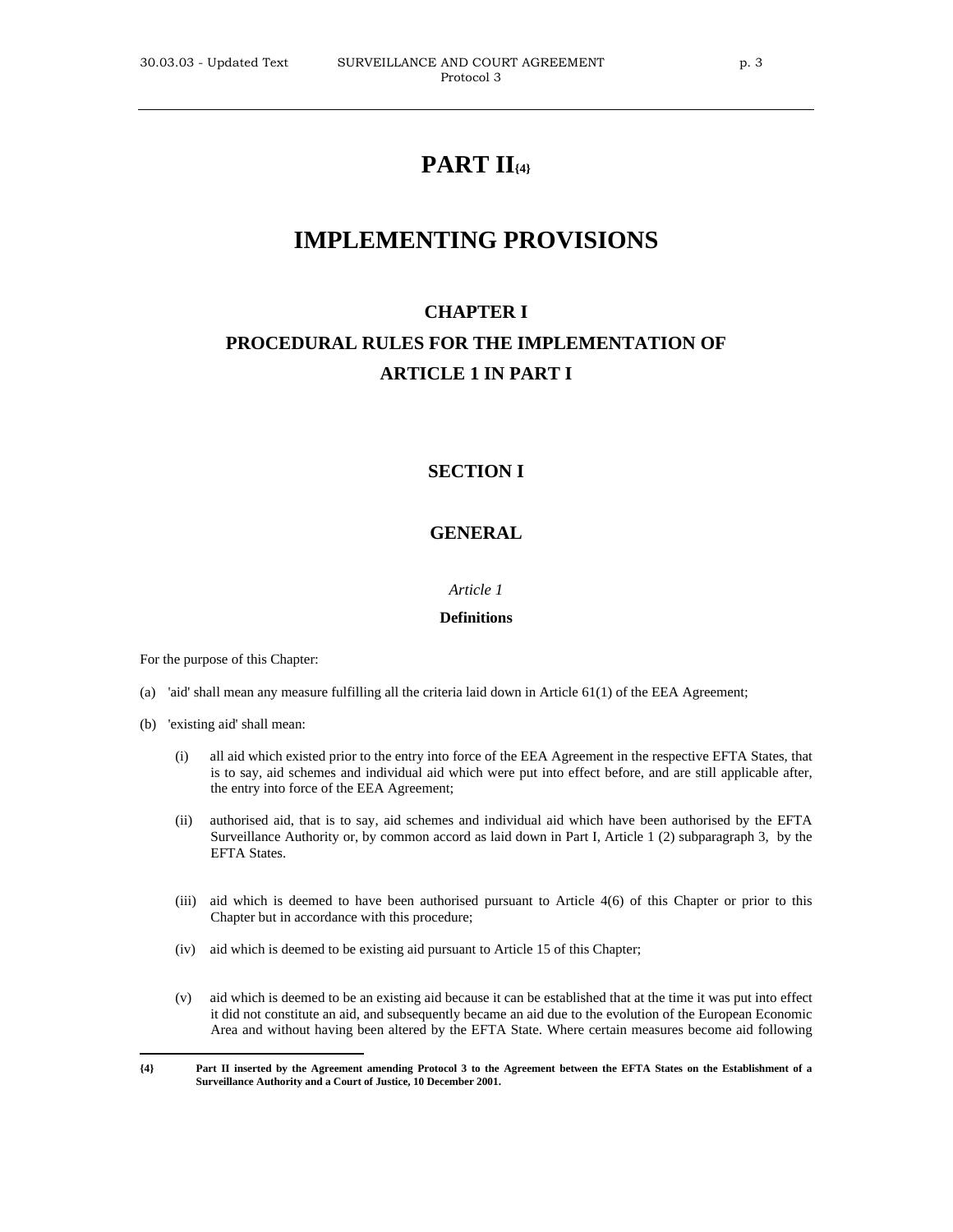the liberalisation of an activity by EEA law, such measures shall not be considered as existing aid after the date fixed for liberalisation;

- (c) 'new aid' shall mean all aid, that is to say, aid schemes and individual aid, which is not existing aid, including alterations to existing aid;
- (d) 'aid scheme' shall mean any act on the basis of which, without further implementing measures being required, individual aid awards may be made to undertakings defined within the act in a general and abstract manner and any act on the basis of which aid which is not linked to a specific project may be awarded to one or several undertakings for an indefinite period of time and/or for an indefinite amount;
- (e) 'individual aid' shall mean aid that is not awarded on the basis of an aid scheme and notifiable awards of aid on the basis of an aid scheme;
- (f) 'unlawful aid' shall mean new aid put into effect in contravention of Article 1(3) in Part I;
- (g) 'misuse of aid' shall mean aid used by the beneficiary in contravention of a decision taken pursuant to Article 4(3) or Article 7(3) or (4) of this Chapter;
- (h) 'interested party' shall mean any State being a Contracting Party to the EEA Agreement and any person, undertaking or association of undertakings whose interests might be affected by the granting of aid, in particular the beneficiary of the aid, competing undertakings and trade associations.

## **SECTION II**

## **PROCEDURE REGARDING NOTIFIED AID**

### *Article 2*

## **Notification of new aid**

- 1. Save as otherwise provided in this Protocol or relevant provisions of the EEA Agreement, any plans to grant new aid shall be notified to the EFTA Surveillance Authority in sufficient time by the EFTA State concerned. The EFTA Surveillance Authority shall inform the EFTA State concerned without delay of the receipt of a notification.
- 2. In a notification, the EFTA State concerned shall provide all necessary information in order to enable the EFTA Surveillance Authority to take a decision pursuant to Articles 4 and 7 of this Chapter (hereinafter referred to as 'complete notification').

## *Article 3*

#### **Standstill clause**

Aid notifiable pursuant to Article 2(1) of this Chapter shall not be put into effect before the EFTA Surveillance Authority has taken, or is deemed to have taken, a decision authorising such aid.

## *Article 4*

## **Preliminary examination of the notification and decisions of the EFTA Surveillance Authority**

1. The EFTA Surveillance Authority shall examine the notification as soon as it is received. Without prejudice to Article 8 of this Chapter, the EFTA Surveillance Authority shall take a decision pursuant to paragraphs 2, 3 or 4.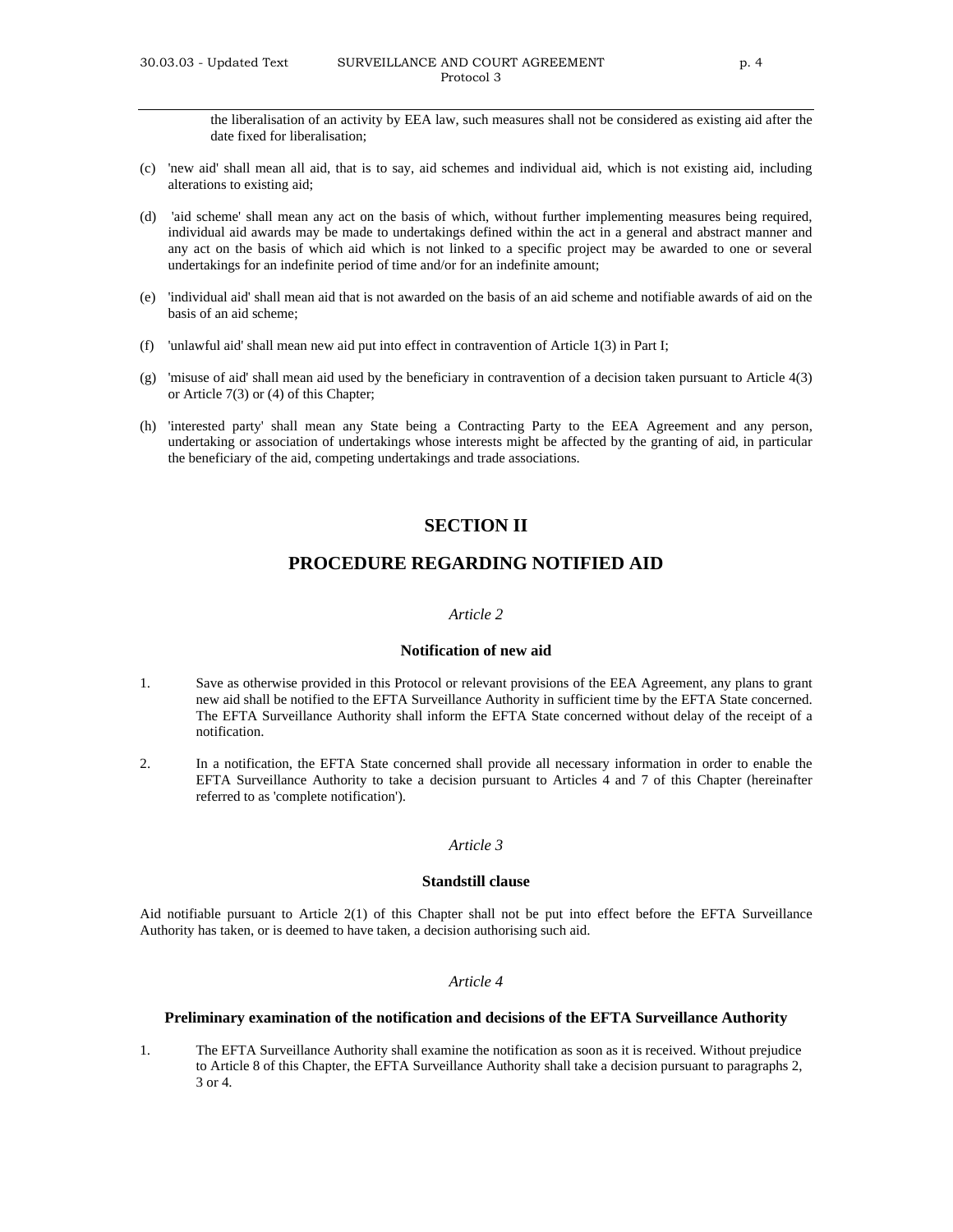- 2. Where the EFTA Surveillance Authority, after a preliminary examination, finds that the notified measure does not constitute aid, it shall record that finding by way of a decision.
- 3. Where the EFTA Surveillance Authority, after a preliminary examination, finds that no doubts are raised as to the compatibility with the functioning of the EEA Agreement of a notified measure, in so far as it falls within the scope of Article 61(1) of the EEA Agreement, it shall decide that the measure is compatible with the functioning of the EEA Agreement (hereinafter referred to as a 'decision not to raise objections'). The decision shall specify which exception under the EEA Agreement has been applied.
- 4. Where the EFTA Surveillance Authority, after a preliminary examination, finds that doubts are raised as to the compatibility with the functioning of the EEA Agreement of a notified measure, it shall decide to initiate proceedings pursuant to Article 1(2) in Part I (hereinafter referred to as a 'decision to initiate the formal investigation procedure').
- 5. The decisions referred to in paragraphs 2, 3 and 4 shall be taken within two months. That period shall begin on the day following the receipt of a complete notification. The notification will be considered as complete if, within two months from its receipt, or from the receipt of any additional information requested, the EFTA Surveillance Authority does not request any further information. The period can be extended with the consent of both the EFTA Surveillance Authority and the EFTA State concerned. Where appropriate, the EFTA Surveillance Authority may fix shorter time limits.
- 6. Where the EFTA Surveillance Authority has not taken a decision in accordance with paragraphs 2, 3 or 4 within the period laid down in paragraph 5, the aid shall be deemed to have been authorised by the EFTA Surveillance Authority. The EFTA State concerned may thereupon implement the measures in question after giving the EFTA Surveillance Authority prior notice thereof, unless the EFTA Surveillance Authority takes a decision pursuant to this Article within a period of 15 working days following receipt of the notice.

## *Article 5*

## **Request for information**

- 1. Where the EFTA Surveillance Authority considers that information provided by the EFTA State concerned with regard to a measure notified pursuant to Article 2 of this Chapter is incomplete, it shall request all necessary additional information. Where an EFTA State responds to such a request, the EFTA Surveillance Authority shall inform the EFTA State of the receipt of the response.
- 2. Where the EFTA State concerned does not provide the information requested within the period prescribed by the EFTA Surveillance Authority or provides incomplete information, the EFTA Surveillance Authority shall send a reminder, allowing an appropriate additional period within which the information shall be provided.
- 3. The notification shall be deemed to be withdrawn if the requested information is not provided within the prescribed period, unless before the expiry of that period, either the period has been extended with the consent of both the EFTA Surveillance Authority and the EFTA State concerned, or the EFTA State concerned, in a duly reasoned statement, informs the EFTA Surveillance Authority that it considers the notification to be complete because the additional information requested is not available or has already been provided. In that case, the period referred to in Article 4(5) of this Chapter shall begin on the day following receipt of the statement. If the notification is deemed to be withdrawn, the EFTA Surveillance Authority shall inform the EFTA State thereof.

## *Article 6*

## **Formal investigation procedure**

1. The decision to initiate the formal investigation procedure shall summarise the relevant issues of fact and law, shall include a preliminary assessment of the EFTA Surveillance Authority as to the aid character of the proposed measure and shall set out the doubts as to its compatibility with the functioning of the EEA Agreement. The decision shall call upon the EFTA State concerned and upon other interested parties to submit comments within a prescribed period which shall normally not exceed one month. In duly justified cases, the EFTA Surveillance Authority may extend the prescribed period.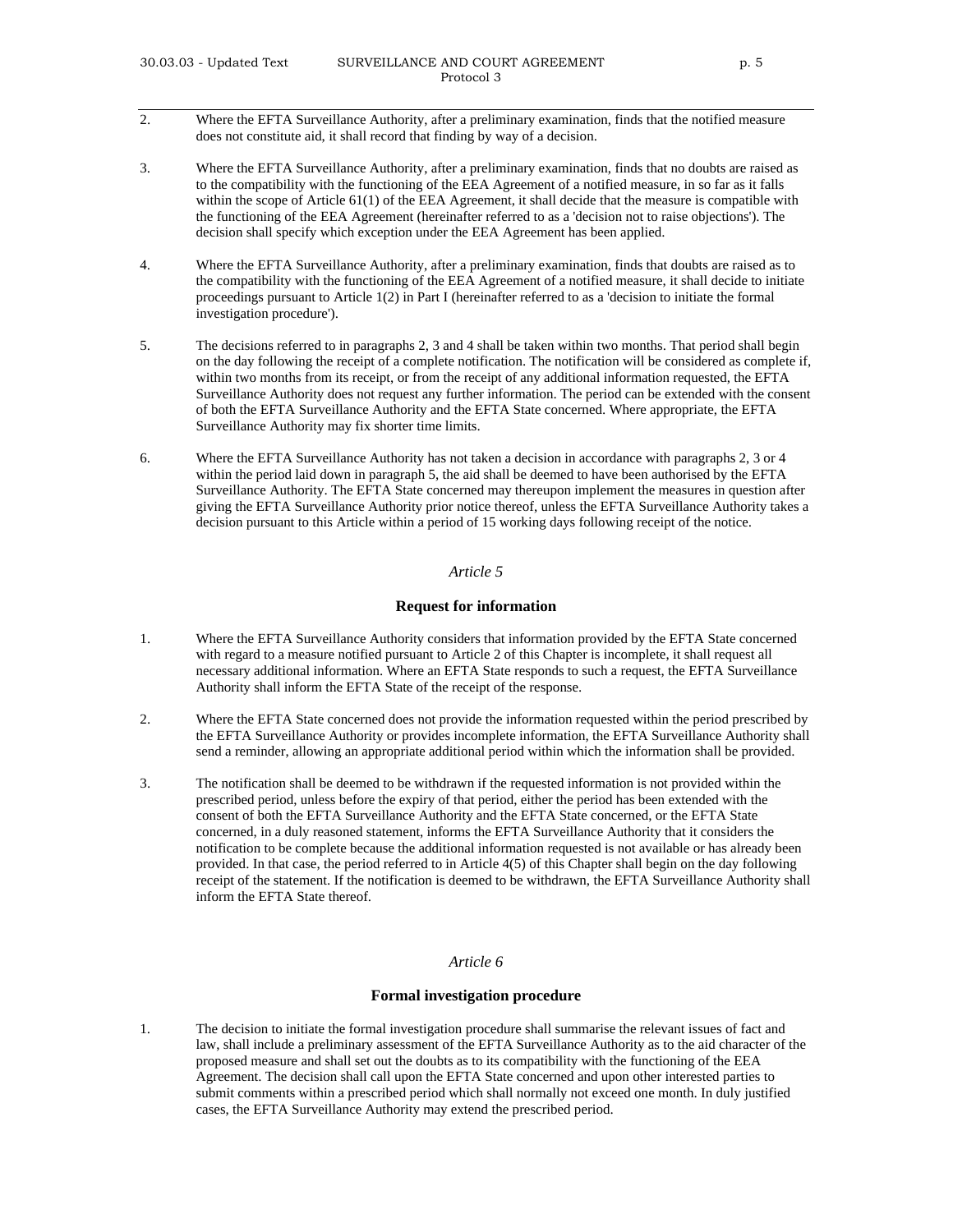2. The comments received shall be submitted to the EFTA State concerned. If an interested party so requests, on grounds of potential damage, its identity shall be withheld from the EFTA State concerned. The EFTA State concerned may reply to the comments submitted within a prescribed period which shall normally not exceed one month. In duly justified cases, the EFTA Surveillance Authority may extend the prescribed period.

## *Article 7*

## **Decisions of the EFTA Surveillance Authority to close the formal investigation procedure**

- 1. Without prejudice to Article 8 of this Chapter, the formal investigation procedure shall be closed by means of a decision as provided for in paragraphs 2 to 5 of this Article.
- 2. Where the EFTA Surveillance Authority finds that, where appropriate following modification by the EFTA State concerned, the notified measure does not constitute aid, it shall record that finding by way of a decision.
- 3. Where the EFTA Surveillance Authority finds that, where appropriate following modification by the EFTA State concerned, the doubts as to the compatibility of the notified measure with the functioning of the EEA Agreement have been removed, it shall decide that the aid is compatible with the functioning of the EEA Agreement (hereinafter referred to as a 'positive decision'). That decision shall specify which exception under the EEA Agreement has been applied.
- 4. The EFTA Surveillance Authority may attach to a positive decision conditions subject to which an aid may be considered compatible with the functioning of the EEA Agreement and may lay down obligations to enable compliance with the decision to be monitored (hereinafter referred to as a 'conditional decision').
- 5. Where the EFTA Surveillance Authority finds that the notified aid is not compatible with the functioning of the EEA Agreement, it shall decide that the aid shall not be put into effect (hereinafter referred to as a 'negative decision').
- 6. Decisions taken pursuant to paragraphs 2, 3, 4 and 5 shall be taken as soon as the doubts referred to in Article 4(4) of this Chapter have been removed. The EFTA Surveillance Authority shall as far as possible endeavour to adopt a decision within a period of 18 months from the opening of the procedure. This time limit may be extended by common agreement between the EFTA Surveillance Authority and the EFTA State concerned.
- 7. Once the time limit referred to in paragraph 6 has expired, and should the EFTA State concerned so request, the EFTA Surveillance Authority shall, within two months, take a decision on the basis of the information available to it. If appropriate, where the information provided is not sufficient to establish compatibility, the EFTA Surveillance Authority shall take a negative decision.

## *Article 8*

### **Withdrawal of notification**

- 1. The EFTA State concerned may withdraw the notification within the meaning of Article 2 of this Chapter in due time before the EFTA Surveillance Authority has taken a decision pursuant to Article 4 or 7 of this Chapter.
- 2. In cases where the EFTA Surveillance Authority initiated the formal investigation procedure, the EFTA Surveillance Authority shall close that procedure.

## *Article 9*

## **Revocation of a decision**

The EFTA Surveillance Authority may revoke a decision taken pursuant to Article 4(2) or (3), or Article 7(2), (3), (4)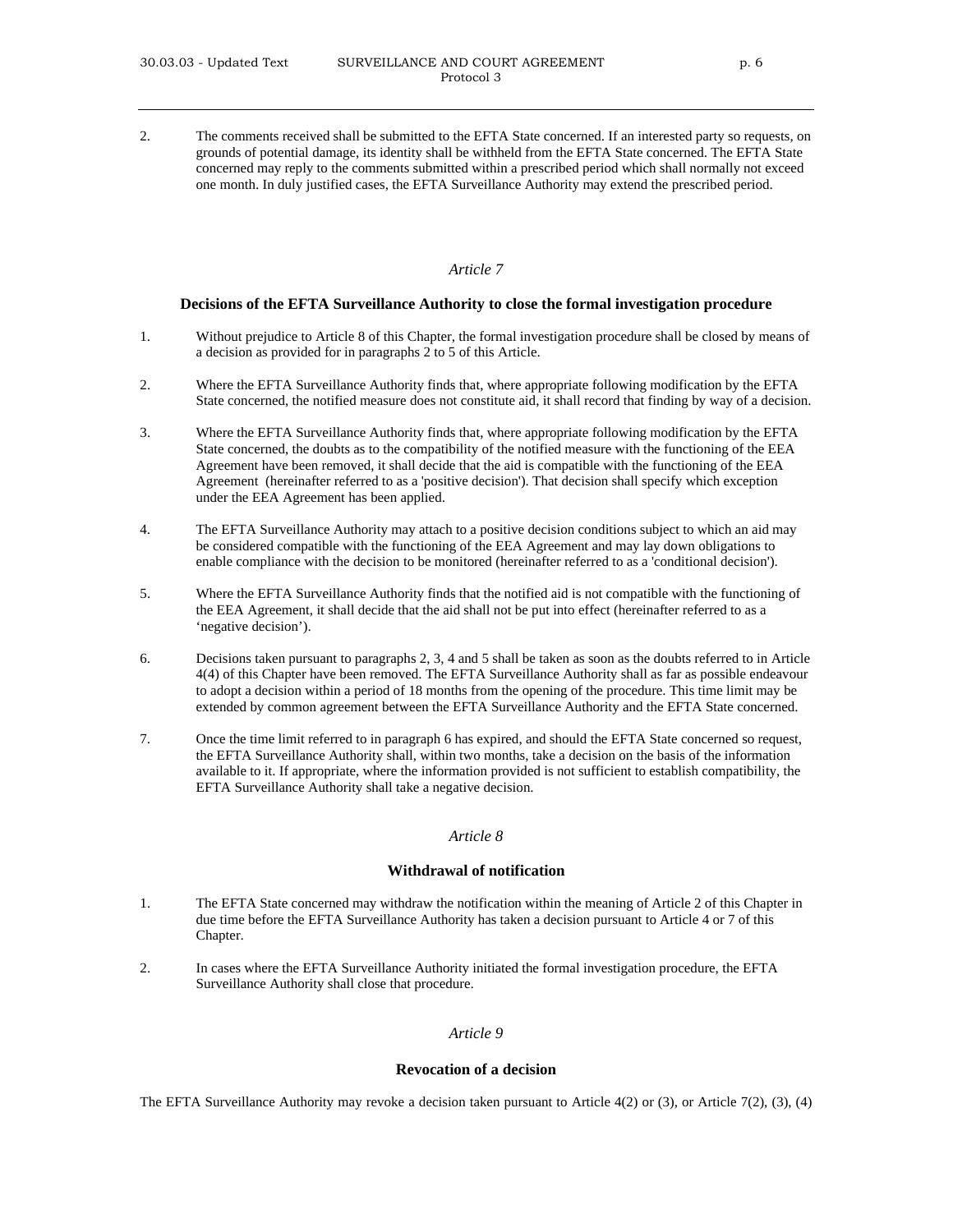of this Chapter, after having given the EFTA State concerned the opportunity to submit its comments, where the decision was based on incorrect information provided during the procedure which was a determining factor for the decision. Before revoking a decision and taking a new decision, the EFTA Surveillance Authority shall open the formal investigation procedure pursuant to Article 4(4). Articles 6, 7 and 10, Article 11(1), Articles 13, 14 and 15 of this Chapter shall apply *mutatis mutandis*.

## **SECTION III**

## **PROCEDURE REGARDING UNLAWFUL AID**

## *Article 10*

## **Examination, request for information and information injunction**

- 1. Where the EFTA Surveillance Authority has in its possession information from whatever source regarding alleged unlawful aid, it shall examine that information without delay.
- 2. If necessary, it shall request information from the EFTA State concerned. Article 2(2) and Article 5(1) and (2) of this Chapter shall apply *mutatis mutandis*.
- 3. Where, despite a reminder pursuant to Article 5(2) of this Chapter, the EFTA State concerned does not provide the information requested within the period prescribed by the EFTA Surveillance Authority, or where it provides incomplete information, the EFTA Surveillance Authority shall by decision require the information to be provided (hereinafter referred to as an 'information injunction'). The decision shall specify what information is required and prescribe an appropriate period within which it is to be supplied.

## *Article 11*

#### **Injunction to suspend or provisionally recover aid**

- 1. The EFTA Surveillance Authority may, after giving the EFTA State concerned the opportunity to submit its comments, adopt a decision requiring the EFTA State to suspend any unlawful aid until the EFTA Surveillance Authority has taken a decision on the compatibility of the aid with the functioning of the EEA Agreement (hereinafter referred to as a 'suspension injunction').
- 2. The EFTA Surveillance Authority may, after giving the EFTA State concerned the opportunity to submit its comments, adopt a decision requiring the EFTA State provisionally to recover any unlawful aid until the EFTA Surveillance Authority has taken a decision on the compatibility of the aid with the functioning of the EEA Agreement (hereinafter referred to as a 'recovery injunction'), if the following criteria are fulfilled:

according to an established practice there are no doubts about the aid character of the measure concerned

and

there is an urgency to act

and

there is a serious risk of substantial and irreparable damage to a competitor.

Recovery shall be effected in accordance with the procedure set out in Article 14(2) and (3) of this Chapter. After the aid has been effectively recovered, the EFTA Surveillance Authority shall take a decision within the time limits applicable to notified aid.

The EFTA Surveillance Authority may authorise the EFTA State to couple the refunding of the aid with the payment of rescue aid to the firm concerned.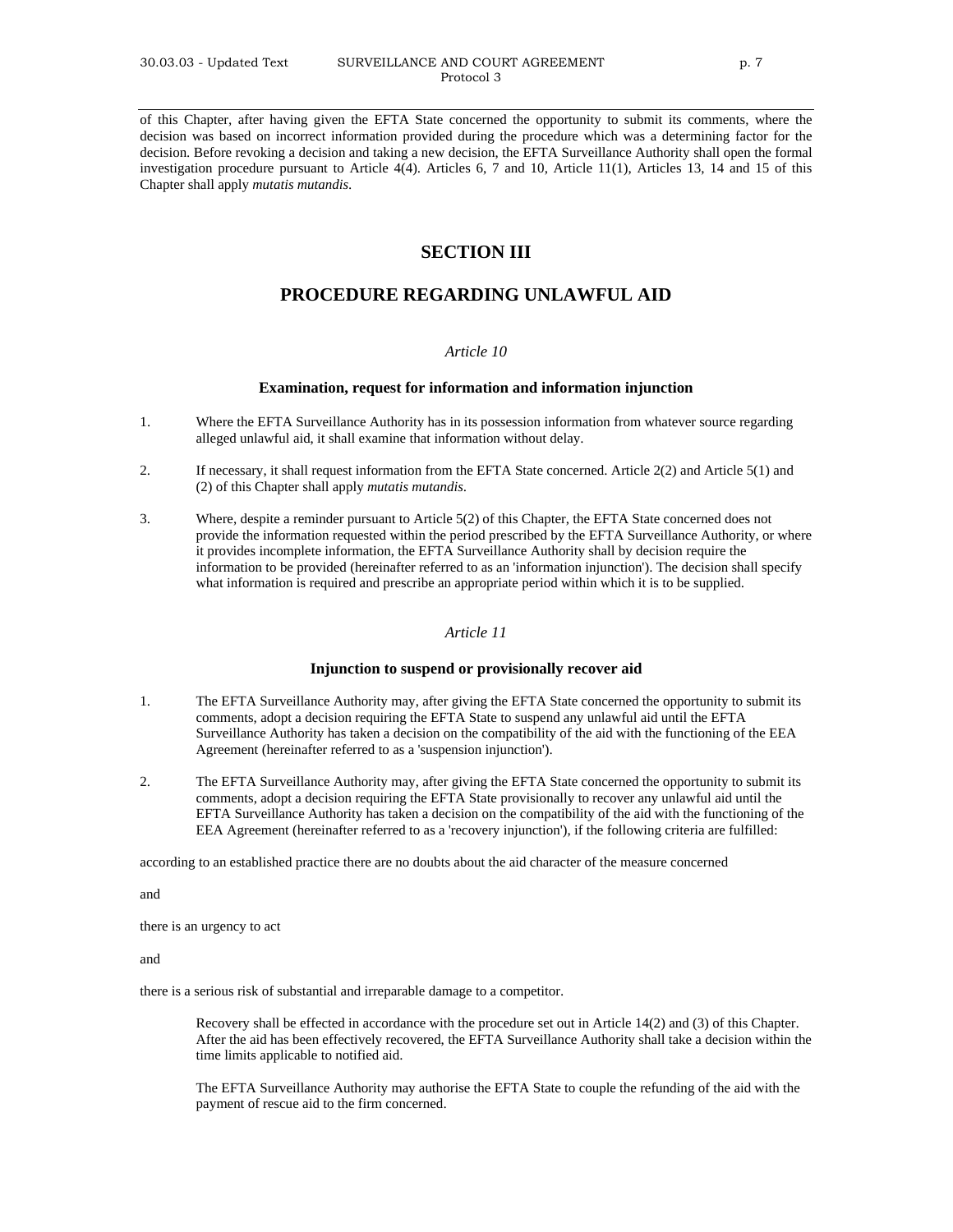The provisions of this paragraph shall be applicable only to unlawful aid implemented after the entry into force of this Chapter.

## *Article 12*

#### **Non-compliance with an injunction decision**

If the EFTA State fails to comply with a suspension injunction or a recovery injunction, the EFTA Surveillance Authority shall be entitled, while carrying out the examination on the substance of the matter on the basis of the information available, to refer the matter to the EFTA Court direct and apply for a declaration that the failure to comply constitutes an infringement of the EEA Agreement.

## *Article 13*

## **Decisions of the EFTA Surveillance Authority**

- 1. The examination of possible unlawful aid shall result in a decision pursuant to Article 4(2), (3) or (4) of this Chapter. In the case of decisions to initiate the formal investigation procedure, proceedings shall be closed by means of a decision pursuant to Article 7 of this Chapter. If an EFTA State fails to comply with an information injunction, that decision shall be taken on the basis of the information available.
- 2. In cases of possible unlawful aid and without prejudice to Article 11(2), the EFTA Surveillance Authority shall not be bound by the time-limit set out in Articles 4(5), 7(6) and 7(7) of this Chapter.
- 3. Article 9 of this Chapter shall apply *mutatis mutandis*.

## *Article 14*

## **Recovery of aid**

- 1. Where negative decisions are taken in cases of unlawful aid, the EFTA Surveillance Authority shall decide that the EFTA State concerned shall take all necessary measures to recover the aid from the beneficiary (hereinafter referred to as a 'recovery decision'). The EFTA Surveillance Authority shall not require recovery of the aid if this would be contrary to a general principle of EEA law.
- 2. The aid to be recovered pursuant to a recovery decision shall include interest at an appropriate rate fixed by the EFTA Surveillance Authority. Interest shall be payable from the date on which the unlawful aid was at the disposal of the beneficiary until the date of its recovery.
- 3. Without prejudice to any order of the EFTA Court pursuant to Article 40 of the Agreement between the EFTA States on the establishment of a Surveillance Authority and a Court of Justice, recovery shall be effected without delay and in accordance with the procedures under the national law of the EFTA State concerned, provided that they allow the immediate and effective execution of the EFTA Surveillance Authority's decision. To this effect and in the event of a procedure before national courts, the EFTA States concerned shall take all necessary steps which are available in their respective legal systems, including provisional measures, without prejudice to EEA law.

## *Article 15*

## **Limitation period**

- 1. The powers of the EFTA Surveillance Authority to recover aid shall be subject to a limitation period of ten years.
- 2. The limitation period shall begin on the day on which the unlawful aid is awarded to the beneficiary either as individual aid or as aid under an aid scheme. Any action taken by the EFTA Surveillance Authority or by an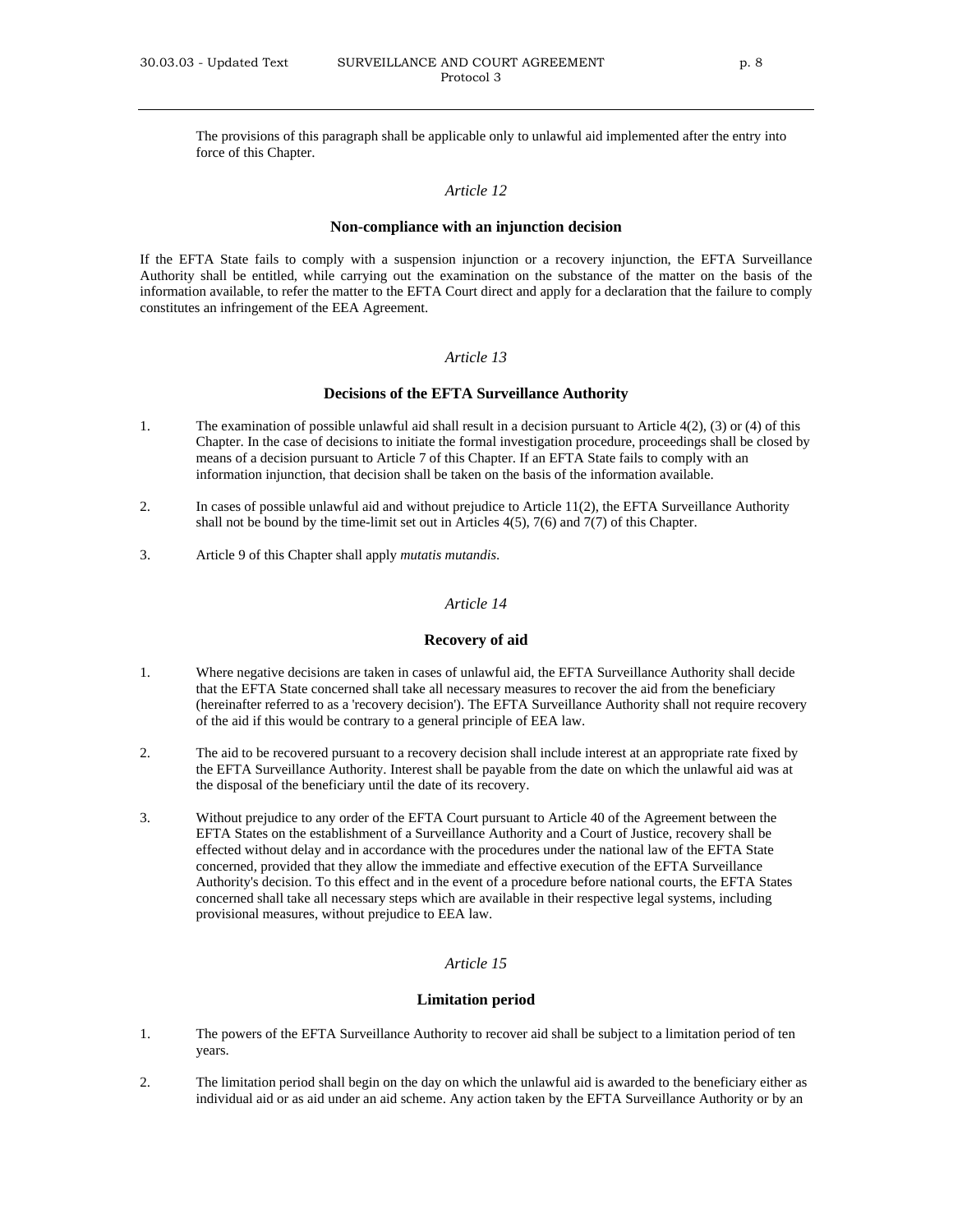EFTA State, acting at the request of the EFTA Surveillance Authority, with regard to the unlawful aid shall interrupt the limitation period. Each interruption shall start time running afresh. The limitation period shall be suspended for as long as the decision of the EFTA Surveillance Authority is the subject of proceedings pending before the EFTA Court.

3. Any aid with regard to which the limitation period has expired, shall be deemed to be existing aid.

## **SECTION IV**

## **PROCEDURE REGARDING MISUSE OF AID**

*Article 16*

### **Misuse of aid**

Without prejudice to Article 23 of this Chapter, the EFTA Surveillance Authority may in cases of misuse of aid open the formal investigation procedure pursuant to Article 4(4) of this Chapter. Articles 6, 7, 9 and 10, Article 11(1), Articles 12, 13, 14 and 15 of this Chapter shall apply *mutatis mutandis*.

## **SECTION V**

## **PROCEDURE REGARDING EXISTING AID SCHEMES**

## *Article 17*

#### **Cooperation pursuant to Article 1(1) in Part I**

- 1. The EFTA Surveillance Authority shall obtain from the EFTA State concerned all necessary information for the review, in cooperation with the EFTA State, of existing aid schemes pursuant to Article 1(1) in Part I.
- 2. Where the EFTA Surveillance Authority considers that an existing aid scheme is not, or is no longer, compatible with the functioning of the EEA Agreement, it shall inform the EFTA State concerned of its preliminary view and give the EFTA State concerned the opportunity to submit its comments within a period of one month. In duly justified cases, the EFTA Surveillance Authority may extend this period.

## *Article 18*

## **Proposal for appropriate measures**

Where the EFTA Surveillance Authority, in the light of the information submitted by the EFTA State pursuant to Article 17 of this Chapter, concludes that the existing aid scheme is not, or is no longer, compatible with the functioning of the EEA Agreement, it shall issue a recommendation proposing appropriate measures to the EFTA State concerned. The recommendation may propose, in particular:

(a) substantive amendment of the aid scheme,

or

- (b) introduction of procedural requirements,
	- or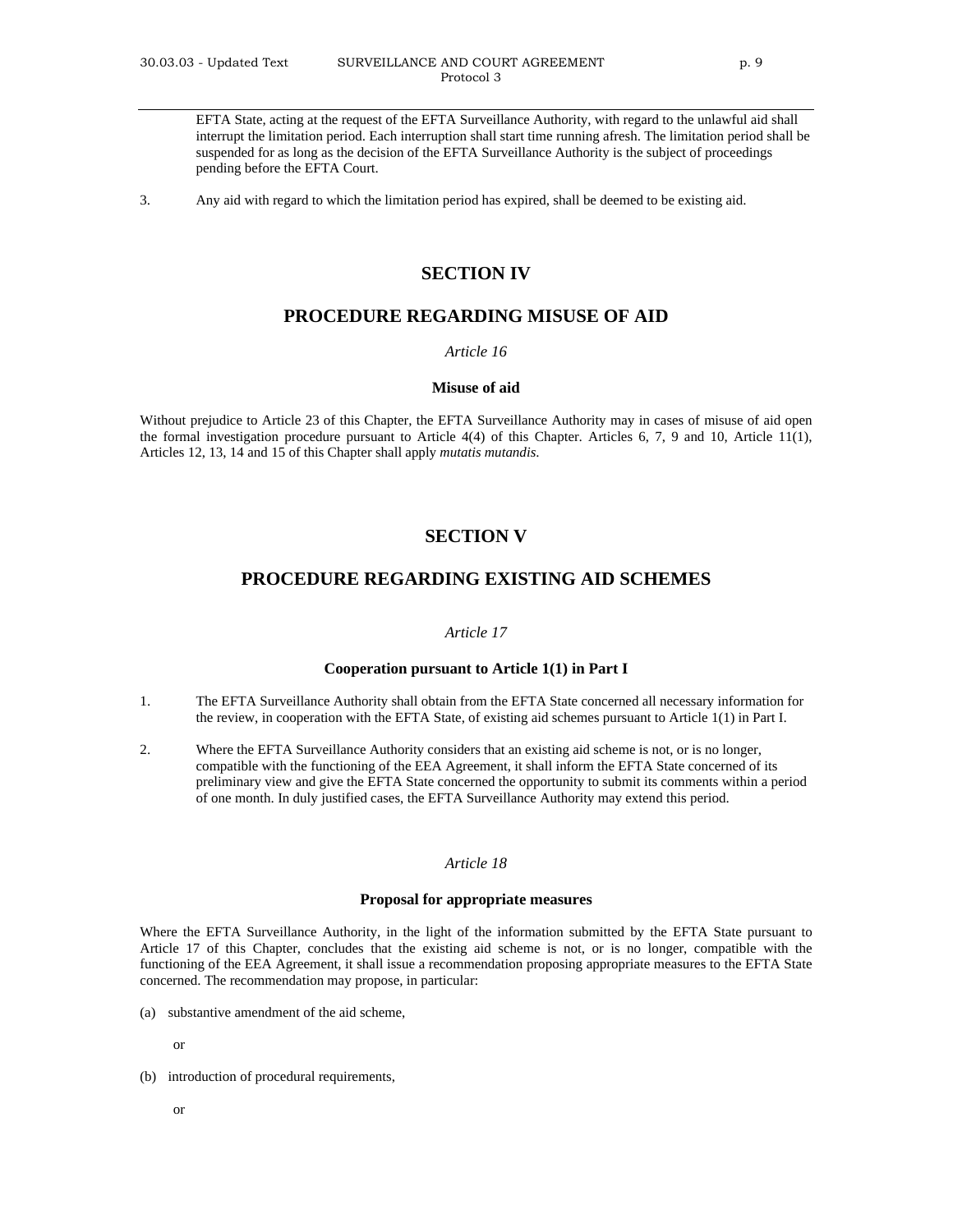p. 10

(c) abolition of the aid scheme.

#### *Article 19*

#### **Legal consequences of a proposal for appropriate measures**

1. Where the EFTA State concerned accepts the proposed measures and informs the EFTA Surveillance Authority thereof, the EFTA Surveillance Authority shall record that finding and inform the EFTA State thereof. The EFTA State shall be bound by its acceptance to implement the appropriate measures.

2. Where the EFTA State concerned does not accept the proposed measures and the EFTA Surveillance Authority, having taken into account the arguments of the EFTA State concerned, still considers that those measures are necessary, it shall initiate proceedings pursuant to Article 4(4) of this Chapter. Articles 6, 7 and 9 of this Chapter shall apply *mutatis mutandis*.

## **SECTION VI**

## **INTERESTED PARTIES**

#### *Article 20*

## **Rights of interested parties**

- 1. Any interested party may submit comments pursuant to Article 6 of this Chapter following an EFTA Surveillance Authority decision to initiate the formal investigation procedure. Any interested party which has submitted such comments and any beneficiary of individual aid shall be sent a copy of the decision taken by the EFTA Surveillance Authority pursuant to Article 7 of this Chapter.
- 2. Any interested party may inform the EFTA Surveillance Authority of any alleged unlawful aid and any alleged misuse of aid. Where the EFTA Surveillance Authority considers that on the basis of the information in its possession there are insufficient grounds for taking a view on the case, it shall inform the interested party thereof. Where the EFTA Surveillance Authority takes a decision on a case concerning the subject matter of the information supplied, it shall send a copy of that decision to the interested party.
- 3. At its request, any interested party shall obtain a copy of any decision pursuant to Articles 4 and 7, Article 10(3) and Article 11 of this Chapter.

## **SECTION VII**

## **MONITORING**

#### *Article 21*

#### **Annual reports**

1. EFTA States shall submit to the EFTA Surveillance Authority annual reports on all existing aid schemes with regard to which no specific reporting obligations have been imposed in a conditional decision pursuant to Article 7(4) of this Chapter.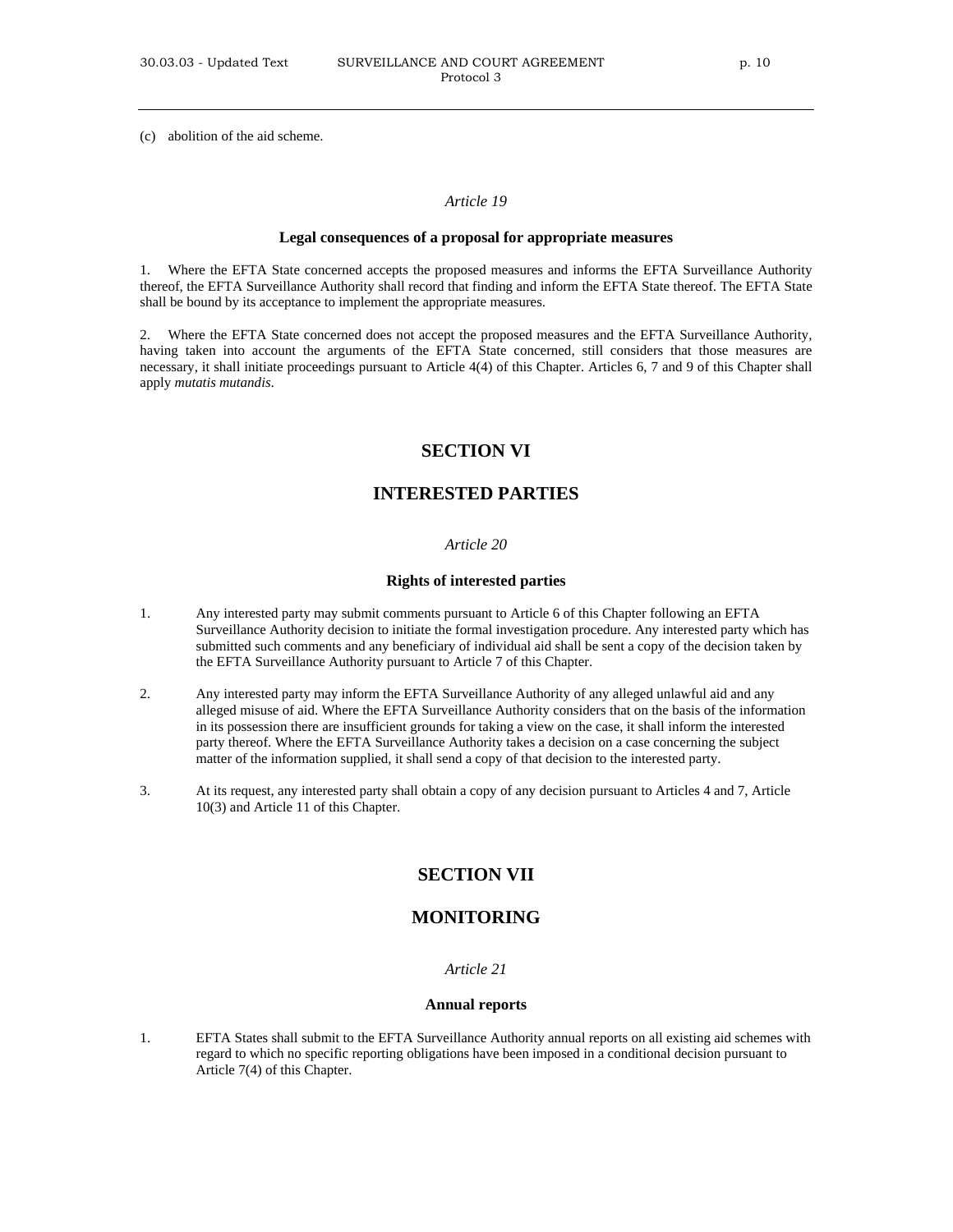2. Where, despite a reminder, the EFTA State concerned fails to submit an annual report, the EFTA Surveillance Authority may proceed in accordance with Article 18 of this Chapter with regard to the aid scheme concerned.

### *Article 22*

#### **On-site monitoring**

- 1. Where the EFTA Surveillance Authority has serious doubts as to whether decisions not to raise objections, positive decisions or conditional decisions with regard to individual aid are being complied with, the EFTA State concerned, after having been given the opportunity to submit its comments, shall allow the EFTA Surveillance Authority to undertake on-site monitoring visits.
- 2 The officials authorised by the EFTA Surveillance Authority shall be empowered, in order to verify compliance with the decision concerned:
	- (a) to enter any premises and land of the undertaking concerned;
	- (b) to ask for oral explanations on the spot;
	- (c) to examine books and other business records and take, or demand, copies.

The EFTA Surveillance Authority may be assisted if necessary by independent experts.

- 3. The EFTA Surveillance Authority shall inform the EFTA State concerned, in good time and in writing, of the on-site monitoring visit and of the identities of the authorised officials and experts. If the EFTA State has duly justified objections to the EFTA Surveillance Authority's choice of experts, the experts shall be appointed in common agreement with the EFTA State. The officials of the EFTA Surveillance Authority and the experts authorised to carry out the on-site monitoring shall produce an authorisation in writing specifying the subject-matter and purpose of the visit.
- 4. Officials authorised by the EFTA State in whose territory the monitoring visit is to be made may be present at the monitoring visit.
- 5. The EFTA Surveillance Authority shall provide the EFTA State with a copy of any report produced as a result of the monitoring visit.
- 6. Where an undertaking opposes a monitoring visit ordered by an EFTA Surveillance Authority decision pursuant to this Article, the EFTA State concerned shall afford the necessary assistance to the officials and experts authorised by the EFTA Surveillance Authority to enable them to carry out the monitoring visit. To this end the EFTA States shall, after consulting the EFTA Surveillance Authority, take the necessary measures within eighteen months after the entry into force of this Chapter.

## *Article 23*

### **Non-compliance with decisions and judgements**

- 1. Where the EFTA State concerned does not comply with conditional or negative decisions, in particular in cases referred to in Article 14, the EFTA Surveillance Authority may refer the matter to the EFTA Court direct in accordance with Article 1(2) in Part I.
- 2. If the EFTA Surveillance Authority considers that the EFTA State concerned has not complied with a judgment of the EFTA Court, the EFTA Surveillance Authority may refer the matter to the EFTA Court direct in accordance with Article 1(2) in Part I.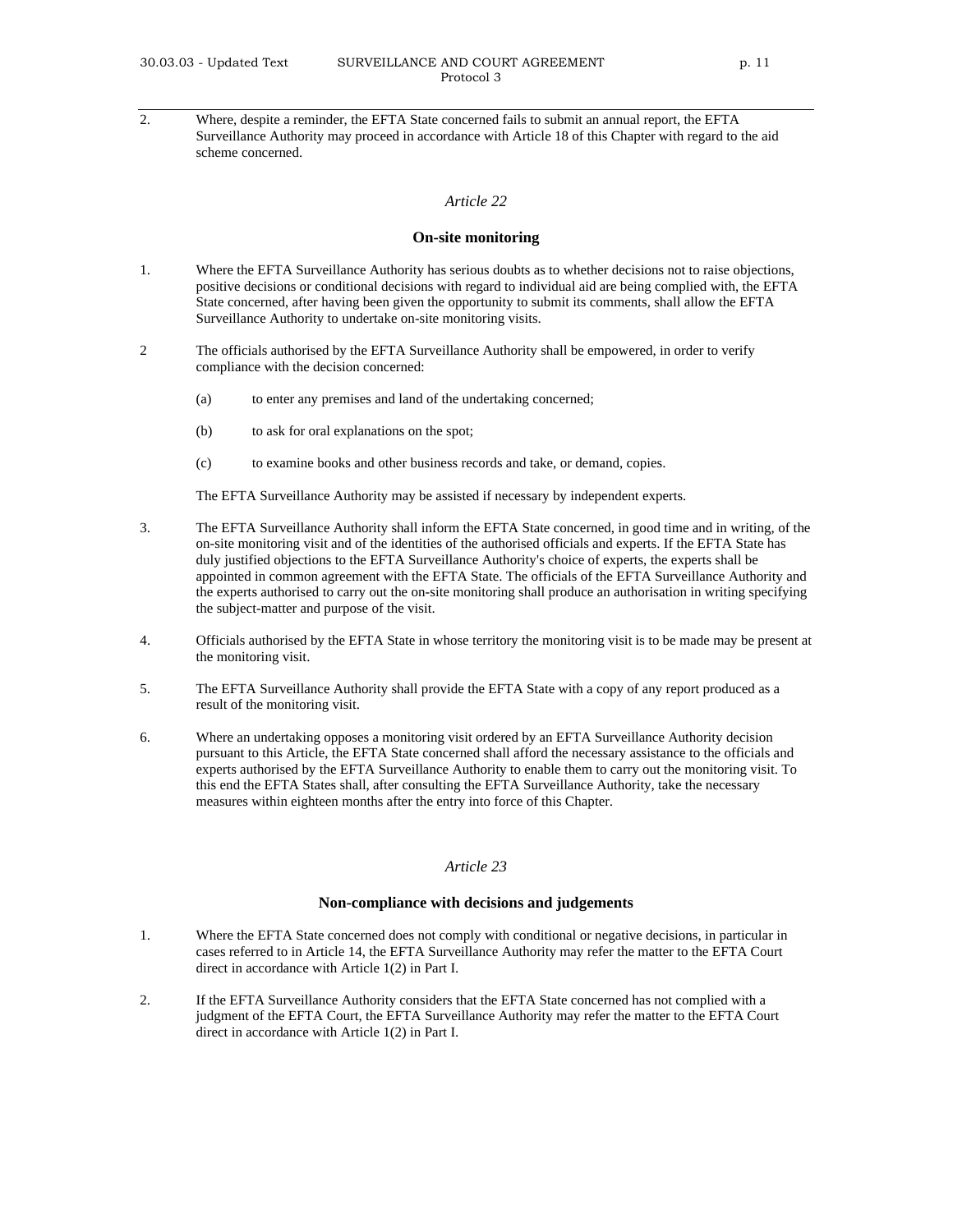## **SECTION VIII**

## **COMMON PROVISIONS**

## *Article 24*

#### **Professional secrecy**

The EFTA Surveillance Authority and the EFTA States, their officials and other servants, including independent experts appointed by the EFTA Surveillance Authority, shall not disclose information which they have acquired through the application of this Chapter and which is covered by the obligation of professional secrecy.

#### *Article 25*

## **Addressee of decisions**

Decisions taken pursuant to Sections II, III, IV, V and VII shall be addressed to the EFTA State concerned. The EFTA Surveillance Authority shall notify them to the EFTA State concerned without delay and give the latter the opportunity to indicate the EFTA Surveillance Authority which information it considers to be covered by the obligation of professional secrecy.

#### *Article 26*

#### **Publication of decisions**

- 1. The EFTA Surveillance Authority shall publish in the EEA Section of and the EEA Supplement to the Official Journal of the European Communities a summary notice of the decisions which it takes pursuant to Article 4(2) and (3) and Article 18 in conjunction with Article 19(1) of this Chapter. The summary notice shall state that a copy of the decision may be obtained in the authentic language version or versions.
- 2. The EFTA Surveillance Authority shall publish in the EEA Section of and the EEA Supplement to the Official Journal of the European Communities the decisions which it takes pursuant to Article 4(4) of this Chapter in their authentic language version. In the Official Journal published in languages other than the authentic language version, the authentic language version will be accompanied by a meaningful summary in the language of that Official Journal*.*
- 3. The EFTA Surveillance Authority shall publish in the EEA Section of and the EEA Supplement to the Official Journal of the European Communities the decisions which it takes pursuant to Article 7 of this Chapter.
- 4. In cases where Article 4(6) or Article 8(2) of this Chapter applies, a short notice shall be published in the EEA Section of and the EEA Supplement to the Official Journal of the European Communities.
- 5. The EFTA States, acting unanimously, may decide to publish decisions pursuant to the third subparagraph of Article 1(2) in Part I in the EEA Section of and the EEA Supplement to the Official Journal of the European Communities.'

## *Article 27*

## **Implementing provisions**

The EFTA Surveillance Authority, acting in accordance with the procedure laid down in Article 29 of this Chapter, shall have the power to adopt implementing provisions concerning the form, content and other details of notifications, the form, content and other details of annual reports, details of time-limits and the calculation of time-limits, and the interest rate referred to in Article 14(2) of this Chapter.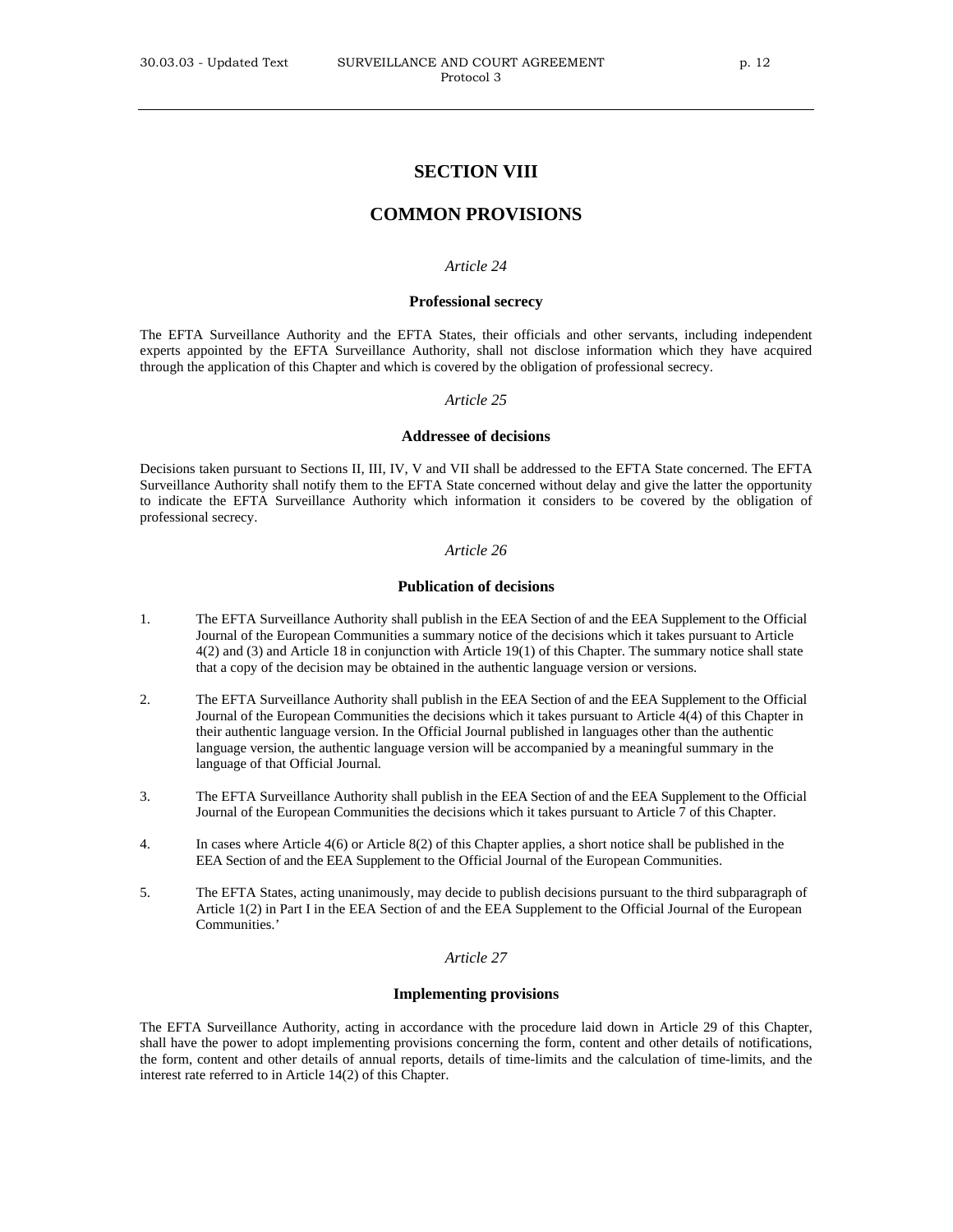## *Article 28*

#### **Advisory Committee**

An advisory committee shall assist the EFTA Surveillance Authority in adopting implementing provisions pursuant to Article 27 of this Chapter. The committee shall have as Chairman a representative of the EFTA Surveillance Authority and shall consist of representatives appointed by each EFTA State.

## *Article 29*

## **Consultation of the Committee**

- 1. The EFTA Surveillance Authority shall consult the Committee before adopting any implementing provision pursuant to Article 27 of this Chapter.
- 2. Consultation of the Committee shall take place at a meeting called by the EFTA Surveillance Authority. The drafts and documents to be examined shall be annexed to the notification. The meeting shall take place no earlier than two months after notification has been sent. This period may be reduced in the case of urgency.
- 3. The EFTA Surveillance Authority shall submit to the Committee a draft of the measures to be taken. The Committee may examine, and give an opinion on, all questions concerning the draft, within a time-limit which the chairman may lay down according to the urgency of the matter.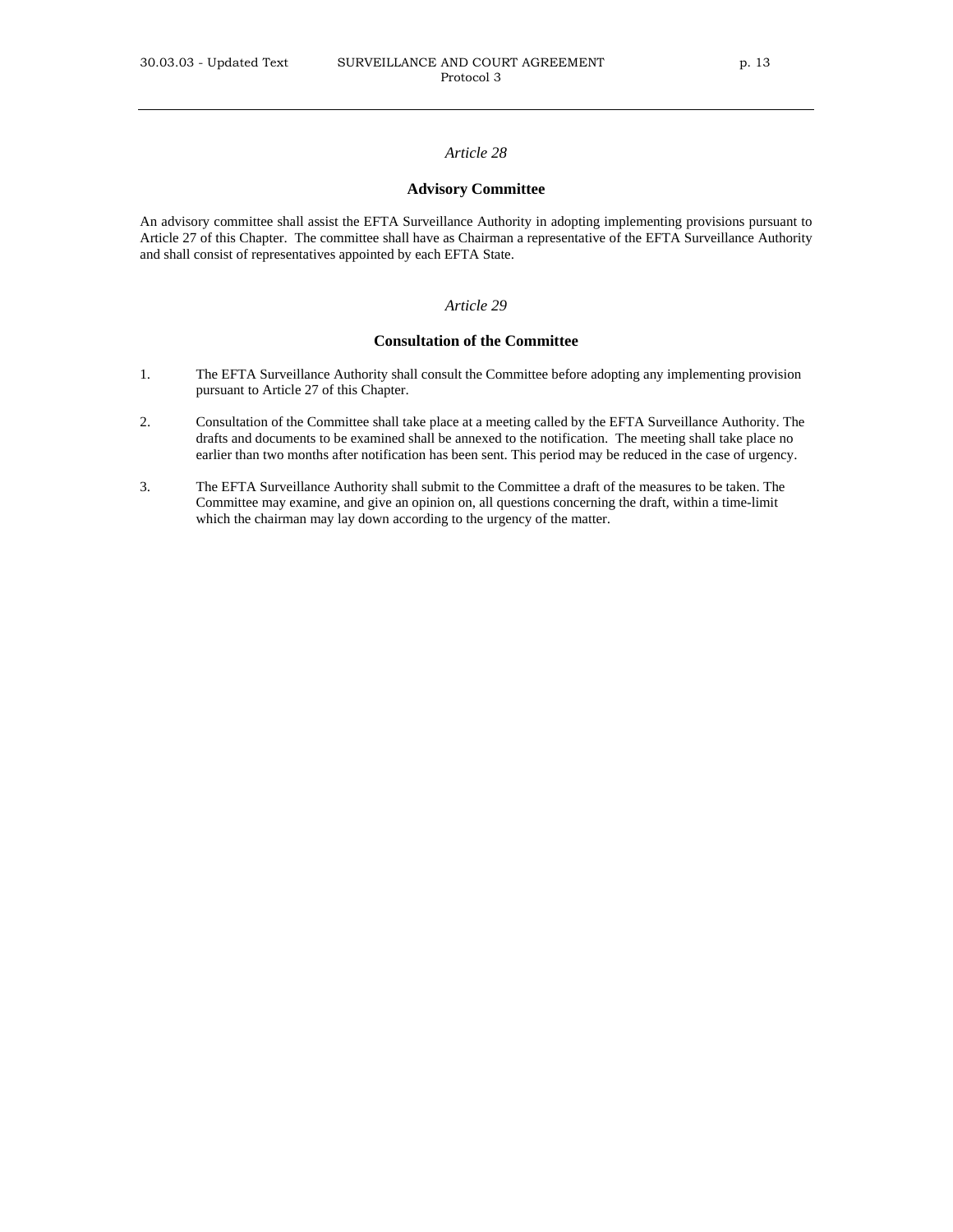# **PART III**

# **TRANSPORT{[5}](#page-13-0)**

## *Article 1{[6}](#page-13-1)*

- 1. An advisory committee shall assist the EFTA Surveillance Authority in its examination of aid granted for transport by rail, road and inland waterway. The committee shall have as Chairman a representative of the EFTA Surveillance Authority and shall consist of representatives appointed by each EFTA State. Not less than ten days' notice of meetings of the committee shall be given and such notice shall include details of the agenda. This period may be reduced for urgent cases.
- 2. The committee may examine, and give an opinion on, all questions concerning the operation of the provisions of the EEA Agreement on the granting of aid in the transport sector.
- 3. The committee shall be kept informed of the nature and amount of aid granted to transport undertakings and, generally, of all relevant details concerning such aid, as soon as the latter is notified to the EFTA Surveillance Authority in accordance with the provisions laid down in Annex XIII, section I (iv), to the EEA Agreement governing the granting of aid in the transport sector.

<span id="page-13-0"></span>**<sup>{5}</sup> Heading inserted by the Agreement amending Protocol 3 to the Agreement between the EFTA States on the Establishment of a Surveillance Authority and a Court of Justice, 10 December 2001.** 

<span id="page-13-1"></span>**<sup>{6}</sup> Former Article 2 renumbered 1 by the Agreement amending Protocol 3 to the Agreement between the EFTA States on the Establishment of a Surveillance Authority and a Court of Justice, 10 December 2001.**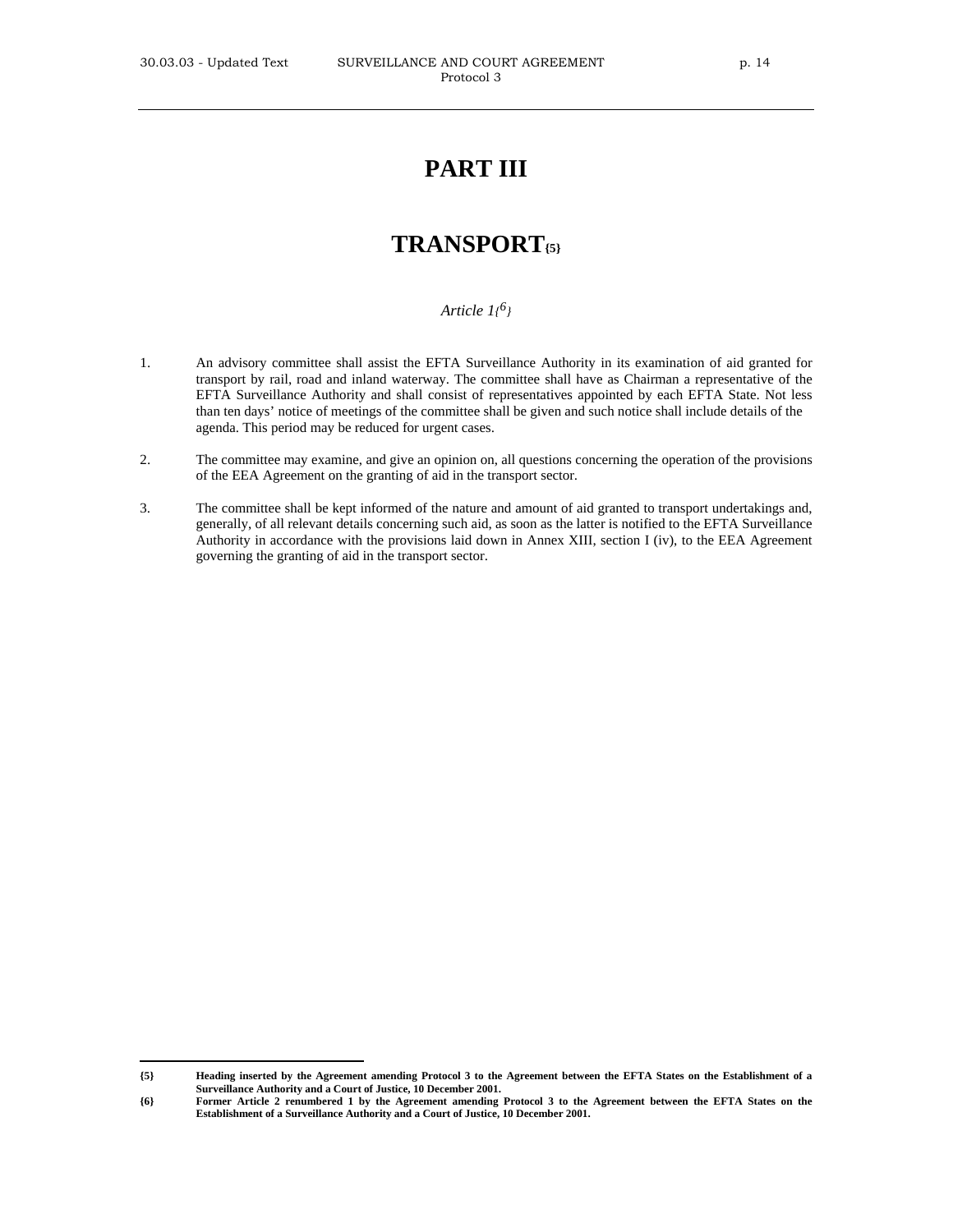# **PART IV**

# **COAL AND STEEL[{7}](#page-14-0)**

## *Article 1{[8}](#page-14-1)*

- 1. In order to assess the compatibility with the functioning of the EEA Agreement of state aid measures falling under the act referred to in point 1a of Annex XV to the EEA Agreement, the rules laid down in Article 1 in Part  $I_1^{9}$  $I_1^{9}$  of this Protocol shall be further specified, as follows:
- 2. The notification of plans to grant aid under Article 4 of the act referred to in paragraph 1, in which the EFTA State paying the aid is not identical to that in whose territory the closure would take place, shall be submitted to the EFTA Surveillance Authority jointly by both EFTA States.

The notification of aid plans falling under the act referred to in paragraph 1, must be lodged with the EFTA Surveillance Authority at the latest by 31 December 2001.

3. The EFTA Surveillance Authority shall be informed, in sufficient time for it to submit its comments, and by 31 December 2001 at the latest, of any plans for transfers of State resources by EFTA States, regional or local authorities or other bodies to steel undertakings in the form of acquisition of shareholdings, provisions of capital, loan guaranties, indemnities or similar financing.

The EFTA Surveillance Authority shall determine whether the financial transfers involve aid elements within the meaning of Article 1(2) of the act referred to in paragraph 1 and, if so, shall examine whether they are compatible with the functioning of the EEA Agreement under the provisions of Articles 2 to 5 of the aforementioned act.

- 4. The EFTA Surveillance Authority shall seek the views of the EFTA States on plans for closure aid and on other major aid proposals notified to it before adopting a position on them. It shall inform the EFTA States of the decisions it has adopted on aid proposals, specifying the form and volume of the aid.
- 5. The planned measures falling within paragraph 2 or 3 may be put into effect only with the approval of and subject to any conditions laid down by the EFTA Surveillance Authority.

The EFTA Surveillance Authority may, after giving the EFTA State concerned the opportunity to submit its comments, adopt a decision under Article 1(2), subparagraph 1 in Part  $I_1^{10}$  $I_1^{10}$  of this Protocol requiring the EFTA State to suspend the disbursement of any financial means until approval is given by the EFTA Surveillance Authority. Article 1(2) in Part  $I^{(11)}$  of this Protocol shall continue to apply in the event of an EFTA State's failing to comply with that decision.

<span id="page-14-0"></span>**<sup>{7}</sup> Heading inserted by the Agreement amending Protocol 3 to the Agreement between the EFTA States on the Establishment of a Surveillance Authority and a Court of Justice, 10 December 2001.** 

<span id="page-14-1"></span>**<sup>{8}</sup> Article 3 inserted by the Agreement amending Protocol 2 and 3 to the Agreement between the EFTA States on the Establishment of a Surveillance Authority and a Court of Justice of 21 March 1994 (e.i.f. 1.1.1995), subsequently replaced by the Agreement amending Protocol 3 to the Agreement between the EFTA States on the Establishment of a Surveillance Authority and a Court of Justice of 6 March 1998 (e.i.f. 17.11.2000). Former Article 3 renumbered 1 by the Agreement amending Protocol 3 to the Agreement between the EFTA States on the Establishment of a Surveillance Authority and a Court of Justice, 10 December 2001.** 

<span id="page-14-2"></span>**<sup>{9}</sup> Words "in Part I" added by the Agreement amending Protocol 3 to the Agreement between the EFTA States on the Establishment of a Surveillance Authority and a Court of Justice, 10 December 2001.** 

<span id="page-14-3"></span>**<sup>{10}</sup> Words "in Part I" added by the Agreement amending Protocol 3 to the Agreement between the EFTA States on the Establishment of a Surveillance Authority and a Court of Justice, 10 December 2001.** 

<span id="page-14-4"></span>**<sup>{11}</sup> Words "in Part I" added by the Agreement amending Protocol 3 to the Agreement between the EFTA States on the Establishment of a Surveillance Authority and a Court of Justice, 10 December 2001.**